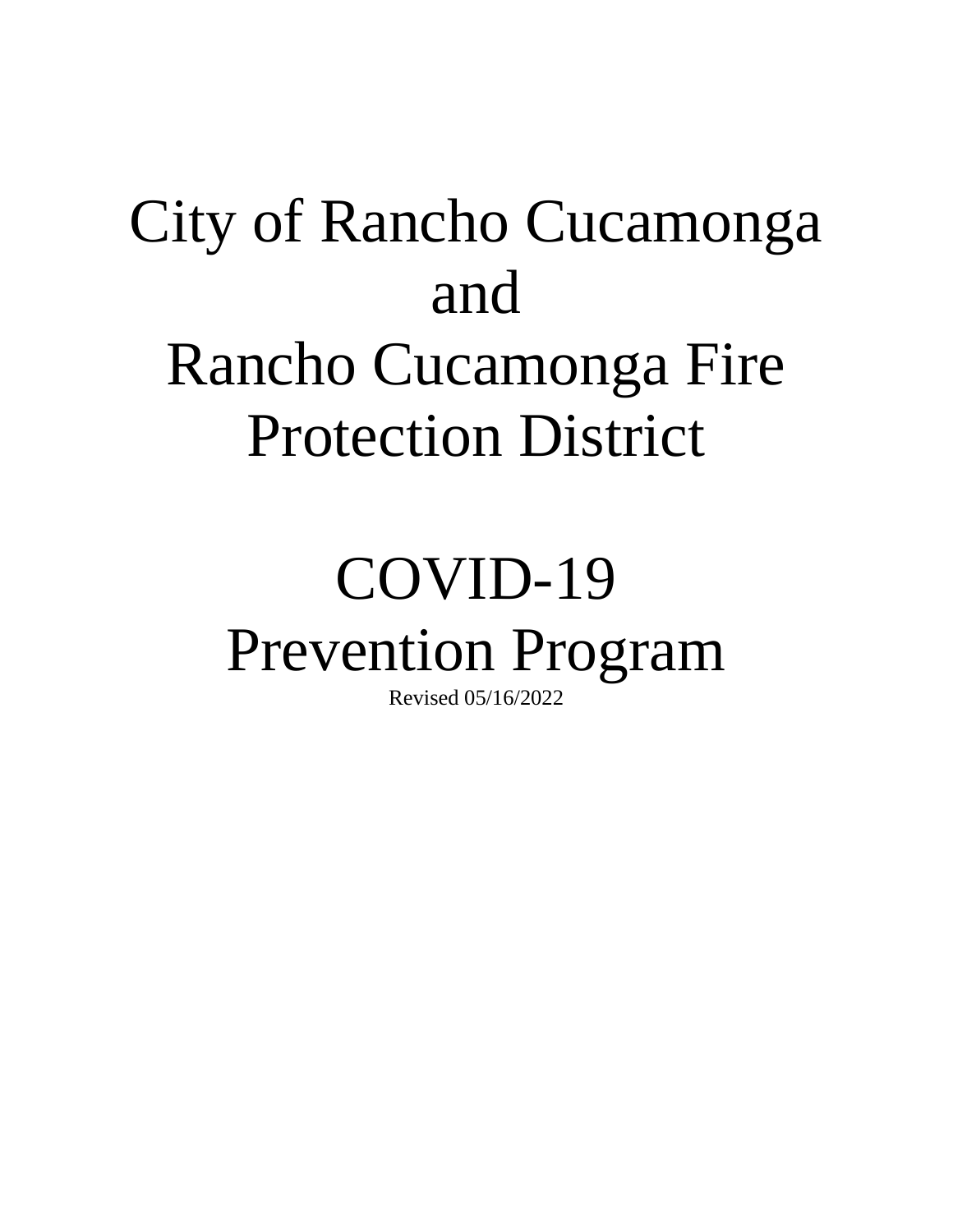#### **PURPOSE:**

The purpose of the City of Rancho Cucamonga (City) and Rancho Cucamonga Fire Protection District's (District)'s COVID-19 Prevention Program ("CPP") is control exposures to the SARS-CoV-2 virus that may occur at City and District worksites.

#### **AUTHORITY AND RESPONSIBILITY**

This CPP applies to all employees except for employees who do not have contact with other persons, employees who are teleworking, or who are covered under the City and District's Aerosol Transmissible Disease (ATD) program.

Robert Neiuber, Human Resources Director, has overall authority and responsibility for implementing the provisions of this CPP. In addition, all managers and supervisors are responsible for implementing and maintaining the CPP in their assigned work areas and for ensuring employees receive answers to questions about the program in a language they understand.

All employees are responsible for using safe work practices, following all directives, policies and procedures, and assisting in maintaining a safe work environment.

#### **DEFINITIONS:**

For the purposes of the CPP, the following definitions shall apply:

**"Close Contact"** Being within six feet of a COVID-19 case for a cumulative total of 15 minutes or greater in any 24-hour period within or overlapping with the infectious period defined by this section, regardless of the use of face coverings, unless close contact is defined by regulation or order of the CDPH. If so, the CDPH definition shall apply.

Exception: Employees have not had a close contact if they wore a respirator required by employer and used in compliance with section 5144, whenever they were within six feet of the COVID-19 case during the infectious period.

**"COVID-19"** means coronavirus disease, an infectious disease caused by the severe acute respiratory syndrome coronavirus 2 (SARS-CoV-2).

**"COVID-19 case"** A person who: (1) Has a positive COVID-19 test; or 2) Has a positive COVID-19 diagnosis from a licensed health care provider; or (3) Is subject to COVID-19-related order to isolate issued by a local or state health official; or (4) Has died due to COVID-19, in determination of a local health department or per inclusion in the COVID-19 statistics of a county.

**"COVID-19 hazard"** means potentially infectious material that may contain SARS-CoV-2, the virus that causes COVID-19. Potentially infectious materials include airborne droplets, small particle aerosols, and airborne droplet nuclei,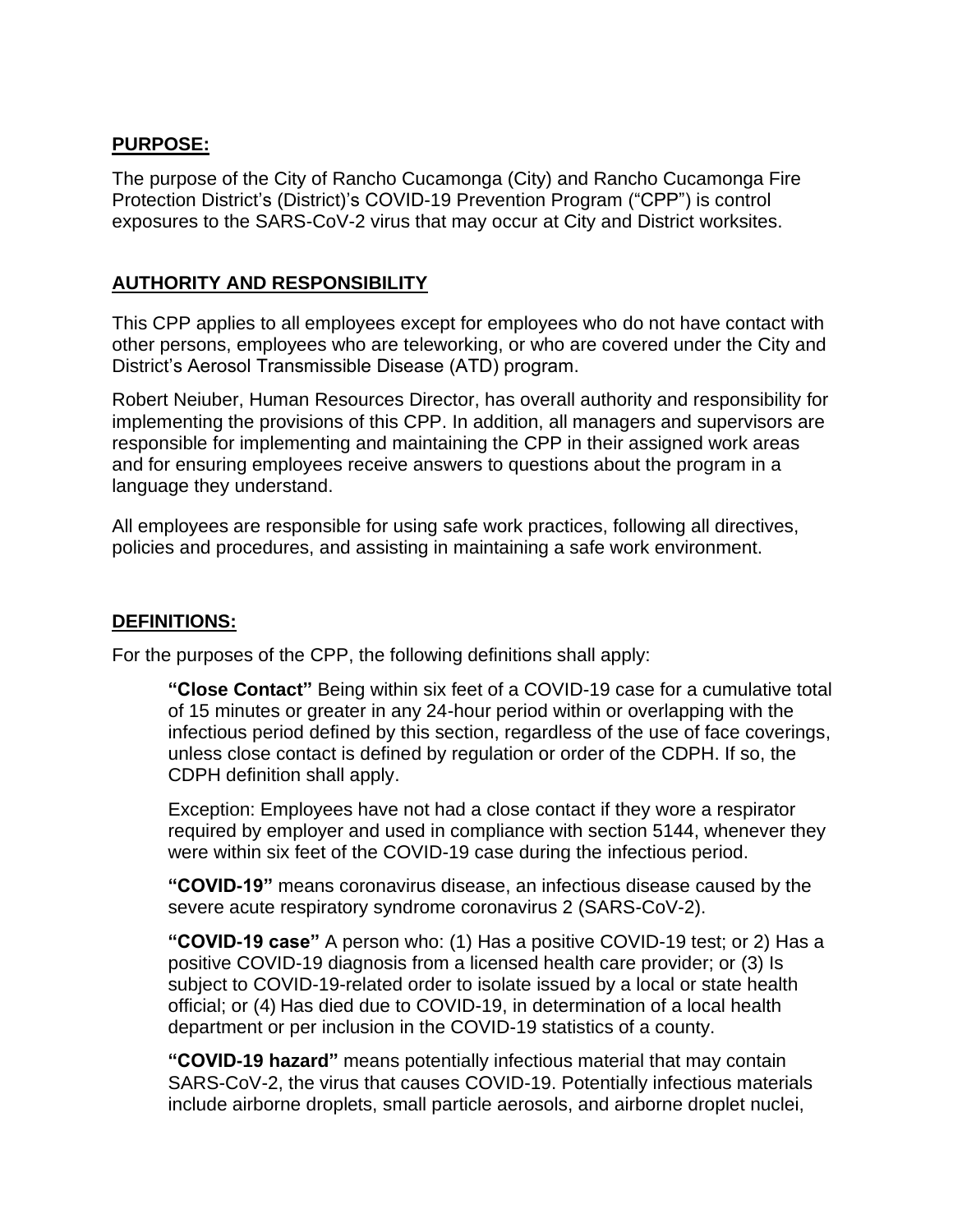which most commonly result from a person or persons exhaling, talking or vocalizing, coughing, or sneezing, or from procedures performed on persons which may aerosolize saliva or respiratory tract fluids.

**"COVID-19 symptoms"** means one of the following: (1) fever of 100.4 degrees Fahrenheit or higher or chills; (2) cough; (3) shortness of breath or difficulty breathing; (4) fatigue; (5) muscle or body aches; (6) headache; (7) new loss of taste or smell; (8) sore throat; (9) congestion or runny nose; (10) nausea or vomiting; or (11) diarrhea, unless a licensed health care professional determines the person's symptoms were caused by a known condition other than COVID-19.

**"COVID-19 test"** means a viral test for SARS-CoV-2 that is: (1) Approved by the United States Food and Drug Administration (FDA) or has an Emergency Use Authorization from the FDA to diagnose current infection with the SARS-CoV-2 virus; and (2) Administered in accordance with the FDA approval or the FDA Emergency Use Authorization as applicable. To meet the return to work criteria set forth in subsection (c)(10), a COVID-19 test may be **self-administered and** self-read only if another means of independent verification of the results can be provided (e.g., a time-stamped photograph of the results.

**"Exposed Group"** All employees at a work location, working area, or a common area at work, where an employee was present at any time during the infectious period. A common area at work includes bathrooms, walkways, hallways, aisles, break or eating areas, and waiting areas. The following exceptions apply;

A) For the purposed of determining the exposed group, a place where persons momentarily pass through while everyone is wearing face coverings, without congregating, is not a work location, working area, or a common area at work.

B) If the COVID-19 case was part of a distinct group of employees who are not present at the workplace at the same time as other employees, for instance a work crew or shift that does not overlap with another work crew or shift, only employees within that distinct group are part of the exposed group.

C) If the COVID-19 case visited a work location, working area, or a common area at work for less than 15 minutes during the infectious period, and all persons were wearing face coverings at the time the COVID-19 case was present, other people at the work location, working area, or common area are not part of the exposed group.

NOTE: An exposed group may include the employees of more than one employer.

**"Face covering"** A surgical mask, a medical procedure mask, a respirator worn voluntarily, or a tightly woven fabric or non-woven material of at least two layers that completely covers the nose and mouth and is secured to the head with ties, ear loops, or elastic bands that go behind the head. If gaiters are worn, they shall have two layers of fabric or be folded to make two layers. A face covering is a solid piece of material without slits, visible holes, or punctures, and must fit snugly over the nose, mouth, and chin with no large gaps on the outside of the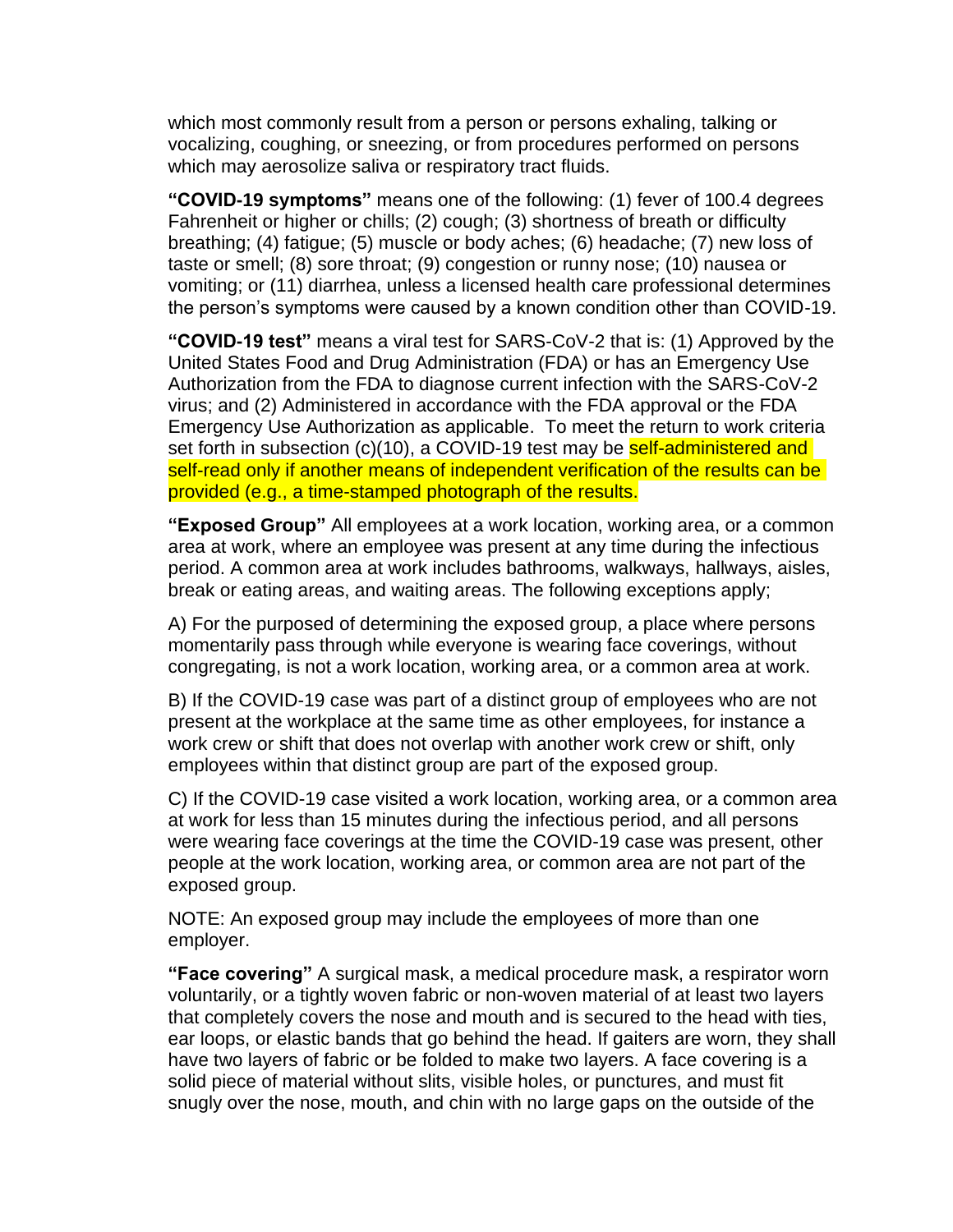face. A face covering does not include a scarf, ski mask, balaclava, bandana, turtleneck, collar, or single layer of fabric. This definition includes clear face coverings or cloth face coverings with a clear plastic panel that otherwise meet this definition and which may be used to facilitate communication with people who are deaf or hard-of-hearing or others who need to see a speaker's mouth or facial expressions to understand speech or sign language respectively.

**"Infectious period"** means the following time period, unless otherwise defined by CDPH regulations or order, in which case the CDPH definition shall apply: (1) For COVID-19 cases who develop COVID-19 symptoms: from 2 days before they first develop symptoms until all of the following are true; it has been 10 days since symptoms first appeared, 24 hours have passed with no fever, without the use of fever-reducing medications, and symptoms have improved. (2) For COVID-19 cases who never develop COVID-19 symptoms: from 2 days before until 10 days after the specimen for their first positive test for COVID-19 was collected.

**"Respirator"** A respiratory protection device approved by the National Institute for Occupational Safety and Health (NIOSH) to protect the wearer from particulate matters, such as an N95 filtering facepiece respirator.

**"Returned case"** A COVID-19 case who returned to work pursuant to subsection (c)(10) and did not develop any COVID-19 symptoms after returning. A person shall only be considered a returned case for 90 days after the initial onset of COVID-19 symptoms or, if the person never developed COVID-19 symptoms, for 90 days after the first positive test. If a period of other than 90 days is required by a CDPH regulation or order, that period shall apply.

**"Worksite"** For the limited purposes of sections 3205 through 3205.4 only, means the building, store, facility, agricultural field, or other location where a COVID-19 case was present during the infectious period. It does not apply to buildings, floors, or other locations of the employer that a COVID-19 case did not enter, locations where the worker worked by themselves without exposure to other employees, or to a worker's personal residence or alternative work location chosen by the worker when working remotely.

# **IDENTIFICATION AND EVALUATION OF COVID-19 HAZARDS**

The City and District will implement the following at our worksites:

- Conduct worksite-specific evaluations using the Appendix A: Identification of COVID-19 Hazards form or similar form.
- Evaluate employees' potential worksite exposures to all persons at, or who may enter, our worksite.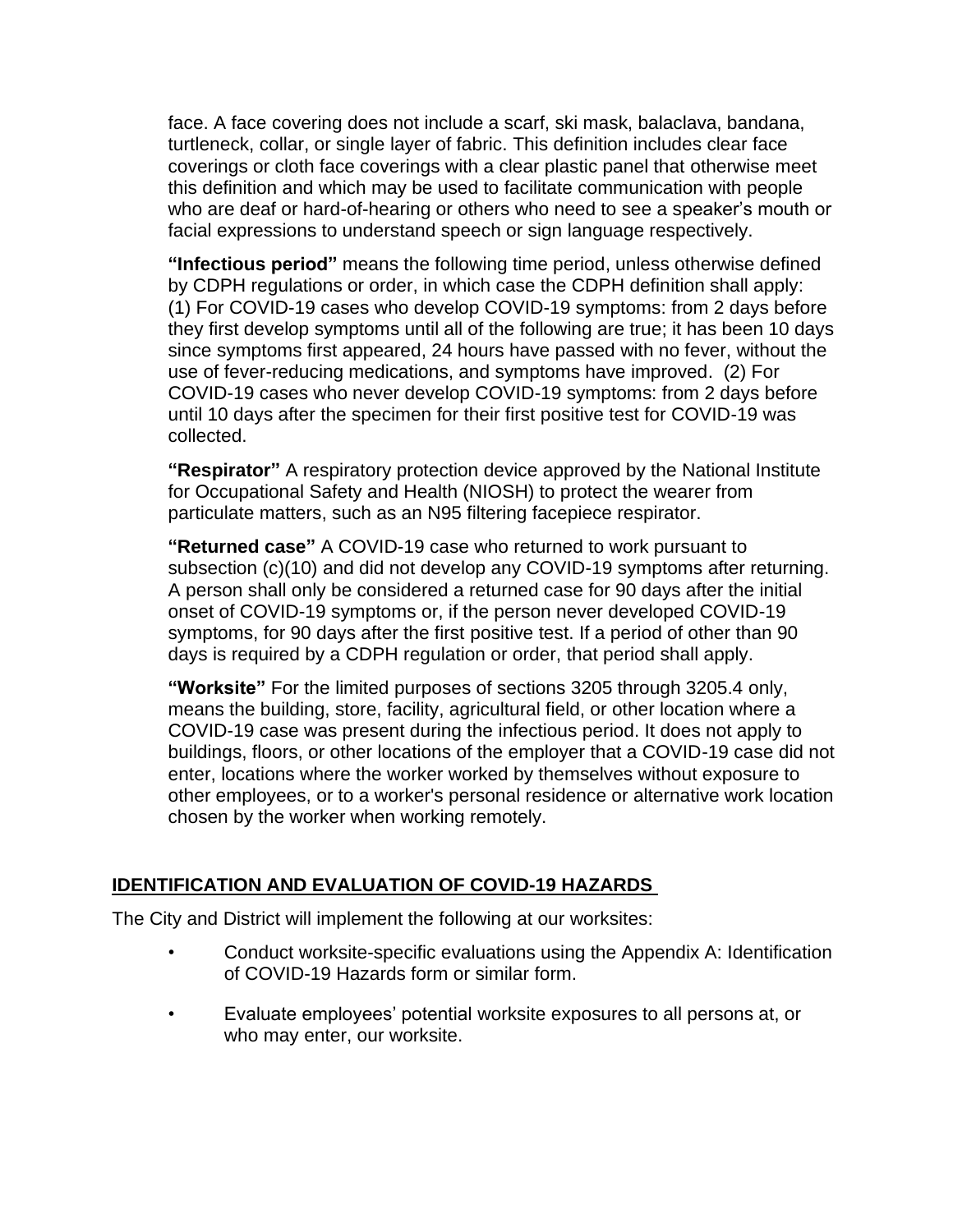- Review applicable orders and general and industry-specific guidance from the State of California, Cal/OSHA, and the local health department related to COVID-19 hazards and prevention.
- Evaluate existing COVID-19 prevention controls at our worksites and the need for different or additional controls.
- Conduct periodic inspections to identify unhealthy conditions, work practices, and work procedures related to COVID-19 and to ensure compliance with our COVID-19 policies and procedures.

# *Screening Employees for COVID-19 Symptoms*

The City and District possesses authority to require employees to be screened for COVID-19 symptoms prior to entering a worksite. Each worksite will either require employees to self-screen according to CDPH guidelines or will direct screen employees when they come to work by taking employee temperatures and asking about potential symptoms prior to entering a worksites. When direct screening is used indoors, face coverings will be worn by both the screener and unvaccinated employees using a noncontact thermometer used.

Should an employee present COVID-19 symptoms during an administered screening or a self-screen, the City and District will instruct the employee to remain at or return to their home or place of residence and not report to work until such time as the employee satisfies the minimum criteria to return to work. The City and District will advise employees of any leaves to which they may be entitled during this self-quarantine period. Further, the City and District has adopted policies and procedures that ensure the confidentiality of employees and comply with the CMIA, and will not disclose to other employees the fact that the employees presented COVID-19 symptoms.

#### *Ventilation and Filtration Efficiency*

For indoor locations, we will evaluate how to maximize ventilation with outdoor air to the highest level of filtration efficiency compatible with the existing ventilation system and whether the use of portable or mounted high efficiency particulate air (HEPA) filtration units, or other air cleaning systems, would reduce the risk of COVID-19 transmission.

We will review applicable orders and guidance from the State of California and the local health department related to COVID-19 hazards and prevention. These orders and guidance are both information of general application, including Interim Guidance for Ventilation, Filtration, and Air Quality in Indoor Environments by CDPH and information specific to our industry, location, and operations.

# **CORRECTION OF COVID-19 HAZARDS**

The City and District will implement effective policies and/or procedures for correcting unsafe or unhealthy conditions, work practices, policies and procedures in a timely manner based on the severity of the hazard.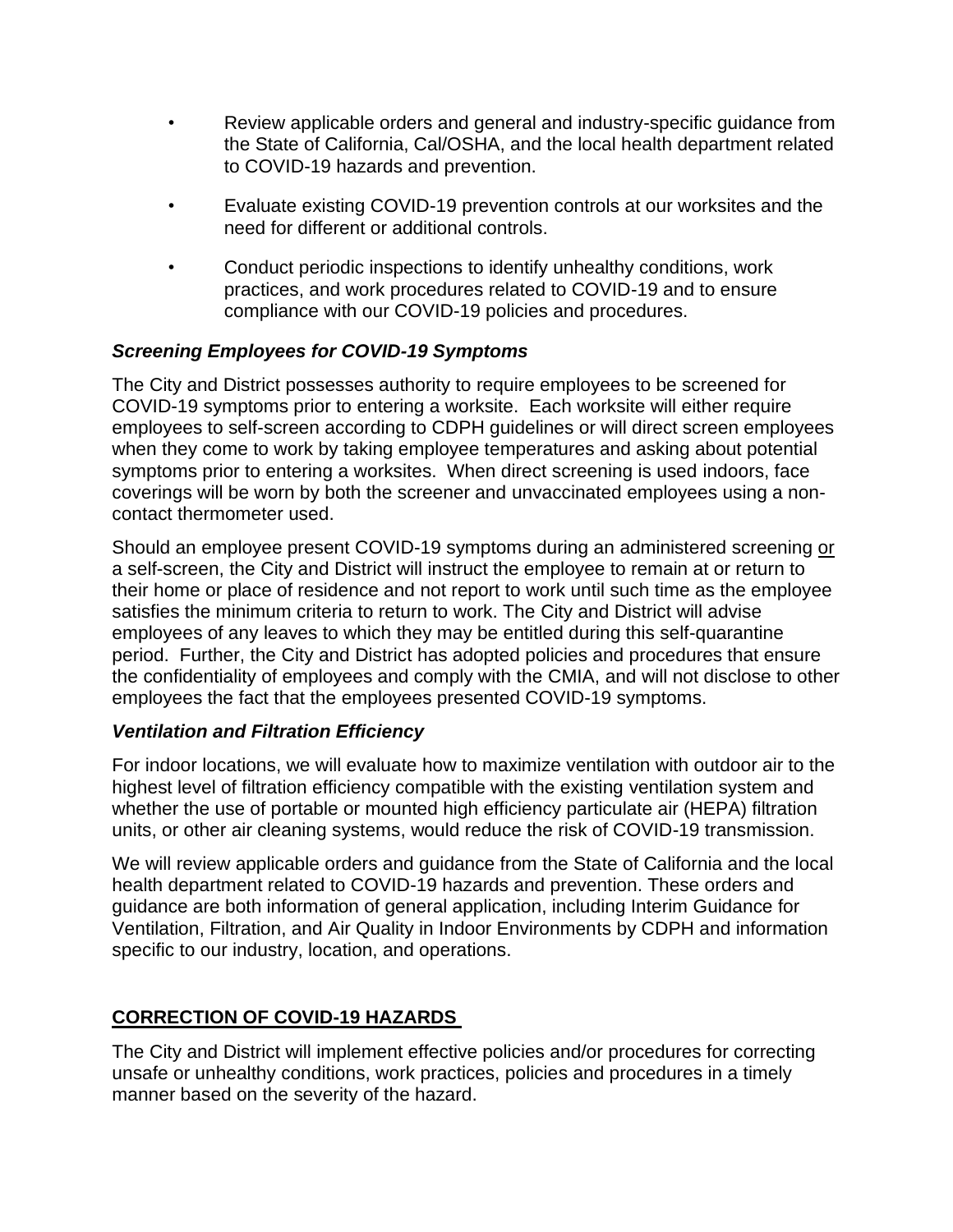This includes, but is not limited to, implementing controls and/or policies and procedures in response to the evaluations conducted related to the identification and evaluation of COVID-19 hazards and investigating and responding to COVID-19 cases at City worksites.

# **CONTROL OF COVID-19 HAZARDS**

#### *Face Coverings*

The City shall provide face coverings to all employees upon request and ensure they are worn by employees when required by orders from CDPH. We will ensure required face coverings are clean and undamaged, and they are worn over the nose and mouth.

When employees are required to wear face coverings, the following exceptions apply:

- A. When an employee is alone in a room or vehicle.
- B. While eating or drinking at the workplace, provided employees are at least six feet apart and outside air supply to the area, if indoors, has been maximized to the extent feasible.
- C. Employees wearing respirators required by the employer and used in compliance with CCR Title 8 section 5144.
- D. Employees who cannot wear face coverings due to a medical or mental health condition or disability or who are hearing-impaired or communicating with a hearing-impaired person. Alternatives will be considered on a case-by-case basis.
- E. Specific tasks that cannot feasibly be performed with a face covering. This exception is limited to the time period in which such tasks are actually being performed.

Any employee not wearing a face covering, pursuant to the exceptions listed in items (d) and (e) above, and not wearing a non-restrictive alternative when allowed by Section 3205 (c)(6)(E) shall be tested at least weekly for COVID-19 during employee paid time and at no cost to the employee.

#### *Hand sanitizing*

In order to implement effective hand sanitizing procedures, the City and District will

- Evaluate handwashing facilities.
- Determine the need for additional facilities.
- Encourage and allow time for employee handwashing.
- Provide employees with an effective hand sanitizer, and prohibit hand sanitizers that contain methanol (i.e. methyl alcohol).
- Encourage employees to wash their hands for at least 20 seconds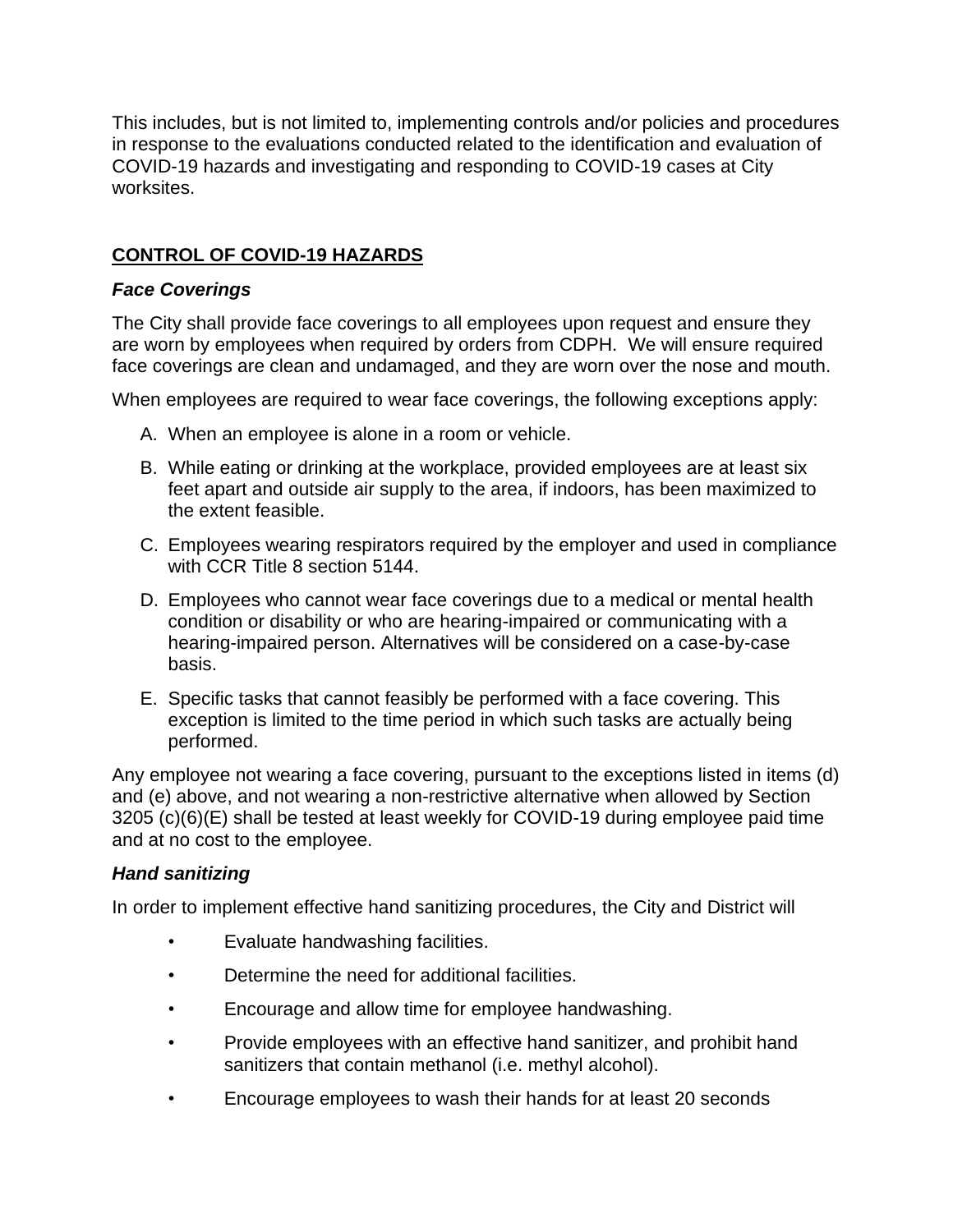# *Personal protective equipment (PPE)*

The City will evaluate the need for PPE (such as gloves, goggles, and face shields) as required by CCR Title 8, section 3380, and provide such PPE as needed.

Upon request, we will provide respirators for voluntary use, in compliance with subsection 5144 (c)(2) to all employees who are working indoors or in vehicles with more than one person. We will encourage their use and ensure employees are provided with a respirator of the correct size.

The City and District provides eye protection and respiratory protection in accordance with section 5144 when employees are exposed to procedures that may aerosolize potentially infectious material such as saliva or respiratory tract fluids.

Additional measures will be utilized as required by state and local health departments.

We will make COVID-19 testing available, during employee paid time, at no cost to employees with COVID-19 symptoms.

# **INVESTIGATING AND RESPONDING TO COVID-19 CASES**

In the event that employees test positive for COVID-19 or are diagnosed with COVID-19 by a health care provider, the City and District will instruct the employees to remain at or return to their home or place of residence and not report to a worksite until such time as the employees satisfy the minimum criteria to return to work. An investigation will be conducted to determine who may have had close contact with COVID-19 case.

All employees who had potential COVID-19 close contact in our workplace will be:

- Informed of their possible exposure to COVID-19 in the workplace while maintaining confidentiality
- Offered COVID-19 testing through their health provider or if not covered by insurance offered testing through another provider at no cost during their working hours
- Provided information on benefits as outlined in the Training and Instruction section

The City and District will protect the confidentiality of the COVID-19 cases and will not disclose to other employees the fact that the employees tested positive for or were diagnosed with COVID-19. The City and District will keep confidential all personal identifying information of COVID-19 cases unless expressly authorized by the employees to disclose such information or as other permitted or required under the law.

# *Contact Tracing*

The City and District will utilize Appendix C: Investigating COVID-19 Cases for or similar form in order to determine:

1. The date on which the employees tested positive, if asymptomatic, or the date on which the employees first presented COVID-19 symptoms, if symptomatic;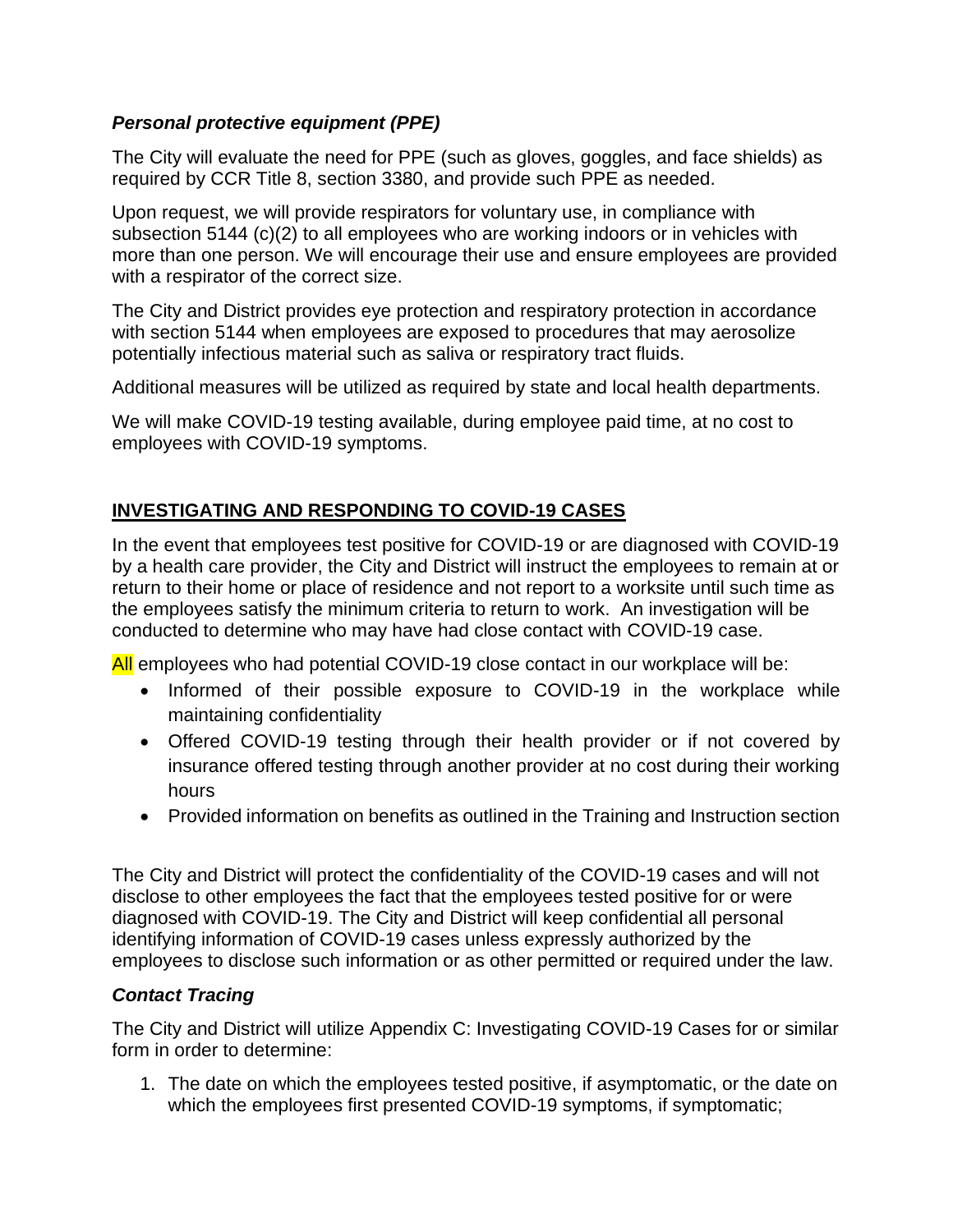- 2. The COVID-19 cases recent work history, including the day and time they were last present at a City and District worksite; and
- 3. The nature and circumstances of the COVID-19 cases' contact with other employees during the infectious period, including whether there were any COVID-19 close contacts.

If the City and District determines that there were any COVID-19 close contacts, the City and District will review and follow current CDPH guidance for quarantine and other measures to reduce transmission.

#### *Reporting the Potential Exposure to Other Employees*

The City and District will comply with all reporting and recording obligations as required under the law, including, but not limited to, reporting the COVID-19 case to the following individuals and institutions as required based on the individual circumstances: (1) employees who were present at a worksite when the COVID-19 case was present; and (2) subcontracted employees who were present at the worksite.

The City and District will provide COVID-19 testing at no cost to employees during their working hours to all employees who had potential COVID-19 close contact at a worksite. The City and District will provide these employees with information regarding COVID-19-related benefits to which the employees may be entitled under applicable federal, state, or local laws. This includes any benefits available under workers' compensation law, the federal Families First Coronavirus Response Act (FFCRA), Labor Code sections 248.1 and 248.5, Labor Code sections 3212.86 through 3212.88, local governmental requirements, the City and District**'**s own leave policies, and leave guaranteed by contract.

The City and District will continue to provide and will maintain these employees' earnings, seniority, and all other employee rights and benefits, including the employees' right to their former job status, as if the employees had not been removed from their jobs.

The City and District may require that these employees use employer-provided employee sick leave benefits for this purpose and consider benefit payments from public sources in determining how to maintain earnings, rights and benefits, where permitted by law and when not covered by workers' compensation.

#### *Investigation to Determine Whether Workplace Conditions Contributed to COVID-19 Exposure*

The City and District will conduct an investigation in order to determine whether any worksite conditions could have contributed to the risk of COVID-19 exposure and what could be done to reduce exposure to COVID-19 hazards.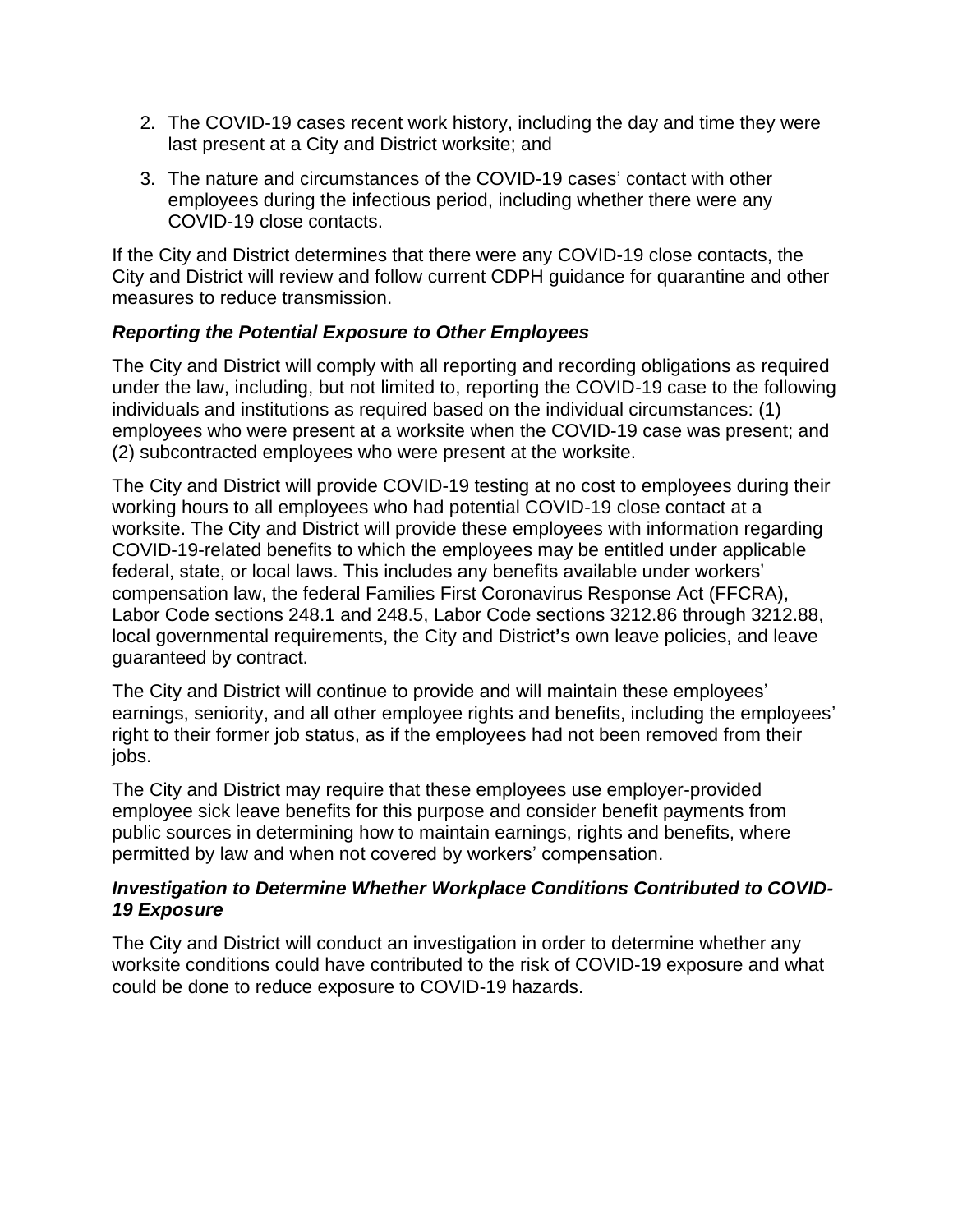# **SYSTEM FOR COMMUNICATING**

The City and District's goal is to ensure there is effective two-way communication with our employees, in a form they can readily understand, and that it includes the following information:

- City and District policy requires that employees immediately report to their manager or supervisor or to the Department of Human Resources any of the following: (1) the employee's presentation of COVID-19 symptoms; (2) potential close contact to a person with COVID-19; (3) possible COVID-19 hazards at worksites. Any employee making such a report can do so without fear of reprisal.
- City and District policy provides for an accommodation process for employees who have a medical or other condition identified by the Centers for Disease Control and Prevention ("CDC") or the employees' health care provider as placing or potentially placing the employees at increased risk of severe COVID-19 illness.
	- o To request an accommodation under the **CCP** policy, employees may make a request with their manager or supervisor or the Department of Human Resources.
- Where testing is not required, how employees can access COVID-19 testing
- In the event the City and District is required to provide testing because of a worksite exposure or outbreak, the City and District will communicate the plan for providing testing and inform affected employees of the reason for the testing and the possible consequences of a positive test.
- COVID-19 testing is not required for employees for COVID-19 cases who have returned to work and have remained free of COVID-19 symptoms, for 90 days after the initial onset of COVID-19 symptoms or, for COVID-19 cases who never developed symptoms, for 90 days after their first positive test.
- Information about COVID-19 hazards employees (including other employers and individuals in contact with our workplace) may be exposed to, what is being done to control those hazards, and our COVID-19 policies and procedures.

# **TRAINING AND INSTRUCTION OF EMPLOYEES**

The City and District will provide training and instruction that includes:

• COVID-19 policies and procedures to protect employees from COVID-19 hazards.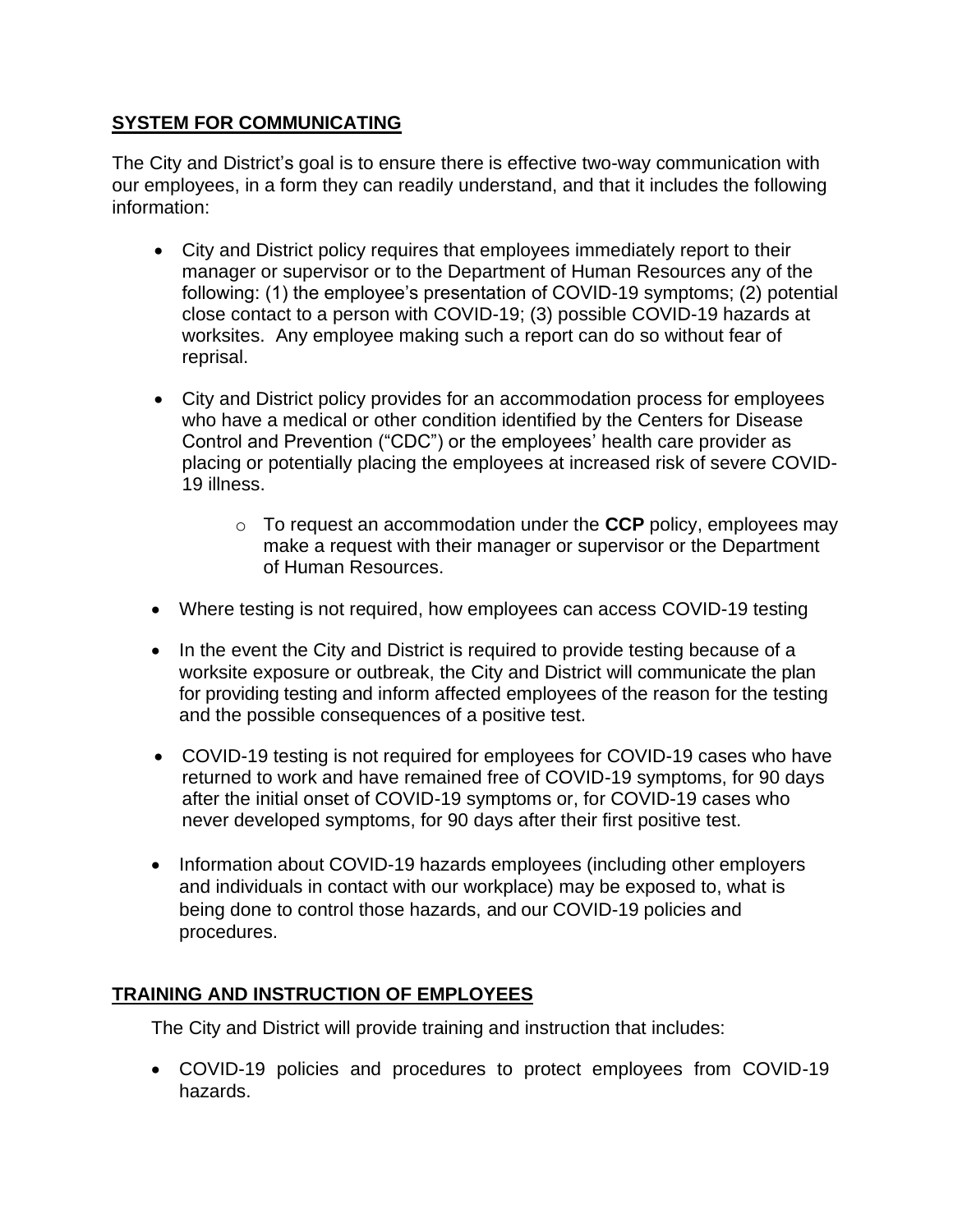- Information regarding COVID-19-related benefits to which the employee may be entitled under applicable federal, state, or local laws. This includes any benefits available under legally mandated sick and vaccination leave, if applicable, workers' compensation law, local governmental requirements, our leave policies, and leave guaranteed by contract, and Section 3205.
- The fact that:
	- o COVID-19 is an infectious disease that can be spread through the air.
	- o COVID-19 may be transmitted when a person touches a contaminated object and then touches their eyes, nose, or mouth.
	- o An infectious person may have no symptoms.
- Our policy for providing respirators, and the right of employees who are not fully vaccinated to request a respirator for voluntary use as stated in this program, without fear of retaliation and at no cost to employees. Whenever respirators are provided for voluntary use under this section or section 3205.1 through 3205.4, training will be provided on how to properly wear the respirator, and how to perform a seal check according to the manufacturer's instructions each time a respirator is worn, and the fact that facial hair interferes with the seal.
- The fact that particles containing the virus can travel more than six feet, especially indoors, so physical distancing must be combined with other controls, including face coverings and hand hygiene, to be effective.
- The importance of frequent hand washing with soap and water for at least 20 seconds and using hand sanitizer when employees do not have immediate access to a sink or hand washing facility, and that hand sanitizer does not work if the hands are soiled.
- Proper use of face coverings and the fact that face coverings are not respiratory protective equipment. COVID-19 is an airborne disease. N95s and more protective respirators protect the users from airborne disease while face coverings are intended to primarily protect people around the user.
- COVID-19 symptoms, and the importance of obtaining a COVID-19 test and not coming to work if the employee has COVID-19 symptoms.
- Information on our COVID-19 policy, how to access COVID-19 testing and vaccination; and the fact that vaccination is effective at preventing COVID-19, protecting against both transmission and serious illness or death.
- The conditions under which face coverings must be worn at the workplace and that face coverings are additionally recommended outdoors for people who are not fully vaccinated if six feet of distance cannot be maintained. Employees can request face coverings from the employer at no cost to the employee and can wear them at work, regardless of vaccination status, without fear of retaliation.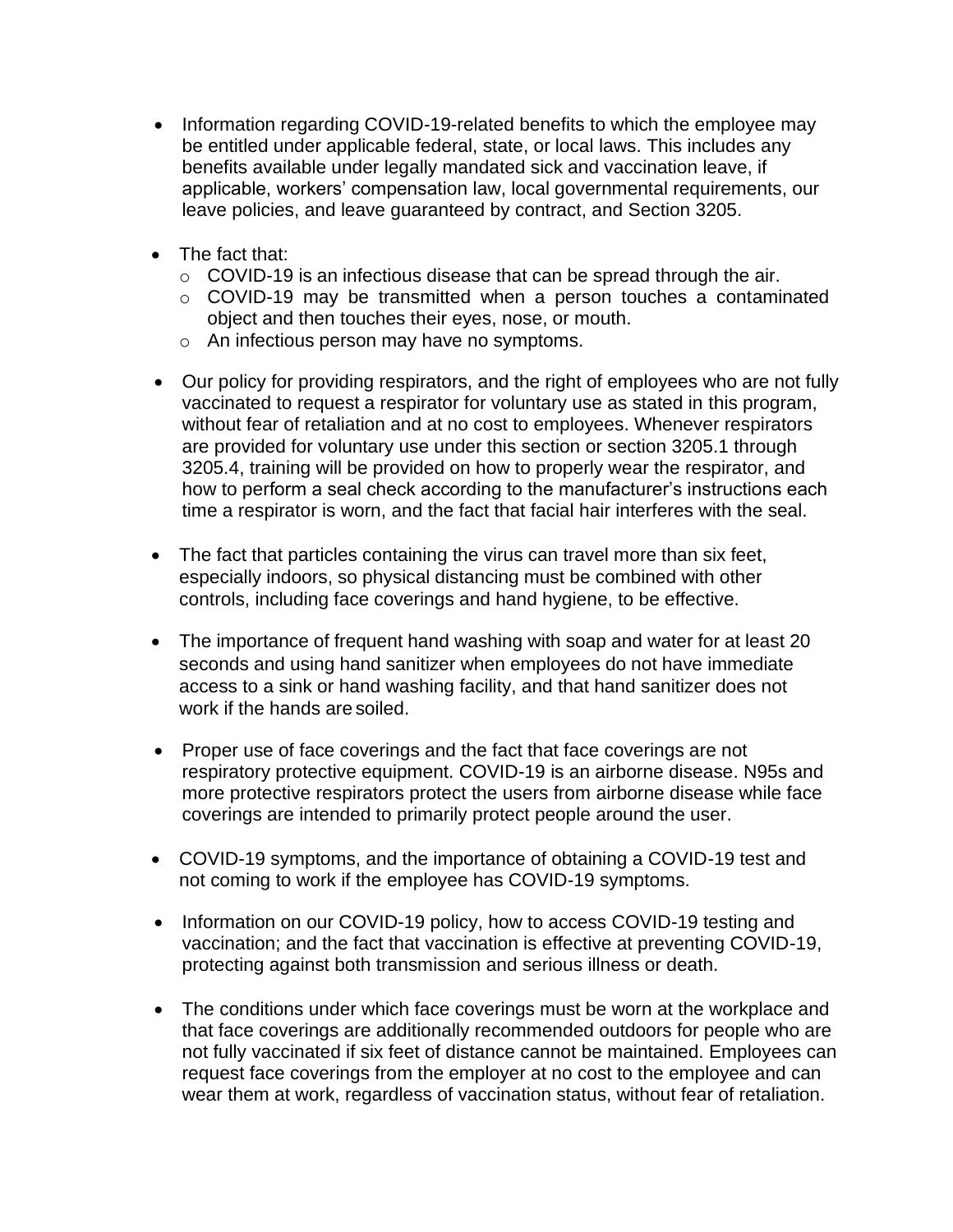# **REPORTING, RECORDKEEPING, AND ACCESS**

It is the City and District's policy to:

- Report information about COVID-19 cases at a City worksite to the local health department whenever required by law, and provide any related information requested by the local health department.
- Maintain records of the steps taken to implement our written COVID-19 Prevention Program in accordance with CCR Title 8 section3203(b).
- Make our written COVID-19 Prevention Program available at the worksite to employees, authorized employee representatives, and to representatives of Cal/OSHA immediately upon request.
- Use the **Appendix C: Investigating COVID-19 Cases** form to keep a record of and track all COVID-19 cases. The information will be made available to employees, authorized employee representatives, or as otherwise required by law, with personal identifying information removed.

# **EXCLUSION OF COVID-19 CASES**

Where we have a COVID-19 case in our workplace and employees who had a close contact, we will limit transmission by following CDPH guidance for persons who had close contacts and ensuring COVID-19 cases are excluded from the workplace until our return-to-work requirements are met.

Additionally, we will continue and maintain an employee's earnings, seniority, and all other employee rights and benefits whenever we've demonstrated that the COVID-19 exposure is work related.

#### **RETURN-TO-WORK CRITERIA**

The City and District will ensure that COVID-19 cases are excluded from the worksite until the individual satisfies the minimum return to work criteria as noted below or as [issued by the CDPH](https://www.cdph.ca.gov/Programs/CID/DCDC/Pages/COVID-19/Guidance-on-Isolation-and-Quarantine-for-COVID-19-Contact-Tracing.aspx) pursuant to the Governor's executive order, whichever is shorter.

- COVID-19 cases, regardless of vaccination status or previous infection, who do not develop COVID-19 symptoms or whose COVID-19 symptoms are resolving, shall not return to work until:
	- o At least 24 hours have passed since a fever of 100.4 or higher has resolved without the use of fever-reducing medications;
	- o At least five days have passed from the date that COVID-19 symptoms began or, if the person does not develop COVID-19 symptoms, from the date of first positive COVID-19 test;
	- o A negative COVID-19 test from a specimen collected on the fifth day or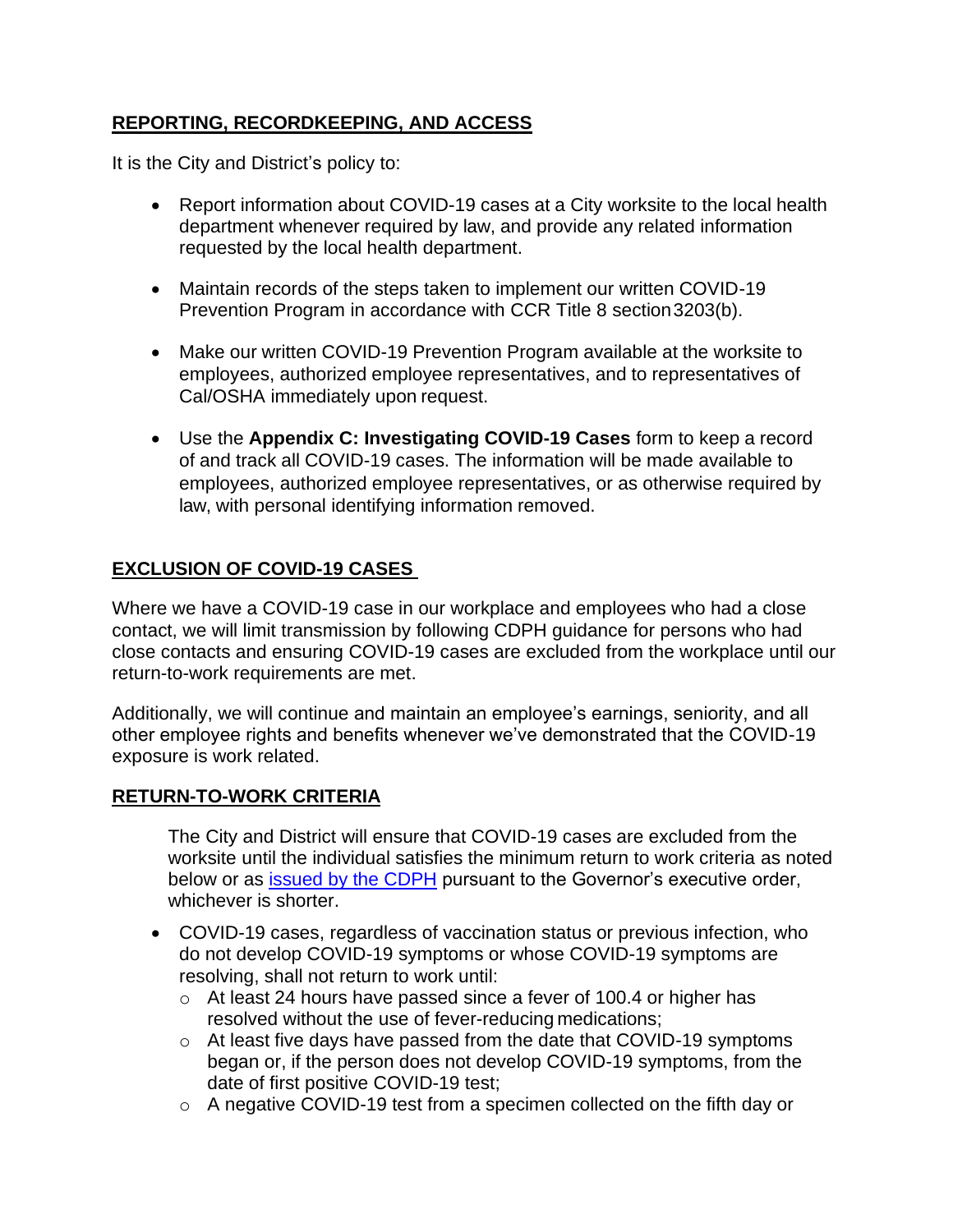later is obtained; or, if unable to test or the employer chooses not to require a test, 10 days have passed from the date that COVID-19 symptoms began or, if the person does not develop COVID-19 symptoms, from the date of first positive COVID-19 test.

• Close contacts, the City and District will review current CDPH guidance regarding quarantine periods and other measures to reduce transmission.

Regardless of vaccination status, previous infection, or lack of COVID-19 symptoms, a COVID-19 case shall wear a face covering in the workplace until 10 days have passed since the date that COVID-19 symptoms began or, if the person did not have COVID19 symptoms, from the date of their first positive COVID-19 test.

If an order to isolate or quarantine an employee is issued by a local or state health official, the employee will not return to work until the period of isolation or quarantine is completed or the order is lifted. If no period was specified, then the period will be 10 days from the time the order to isolate was effective.

# *Provision of Information Concerning Benefits to Excluded Employees*

At the time of exclusion, the City will provide the excluded employees the information on benefits to which the employees may be entitled under applicable federal, state, or local laws.

This includes any benefits available under workers' compensation law, the FFCRA, Labor Code sections 248.1 and 248.5, Labor Code sections 3212.86 through 3212.88, the City and District's own leave policies, and leave guaranteed by contract.

#### *Allowance by Cal/OSHA for an Employee to Return to Work*

If there are no violations of state or local health officer orders for isolation or quarantine, Cal/OSHA may, upon request, allow employees to return to a worksite on the basis that the removal of employees would create undue risk to a community's health and safety.

In such cases, the City and District will develop, implement, and maintain effective control measures to prevent transmission in the workplace including providing isolation for the employees at the worksite and, if isolation is not possible, the use of respiratory protection in the workplace.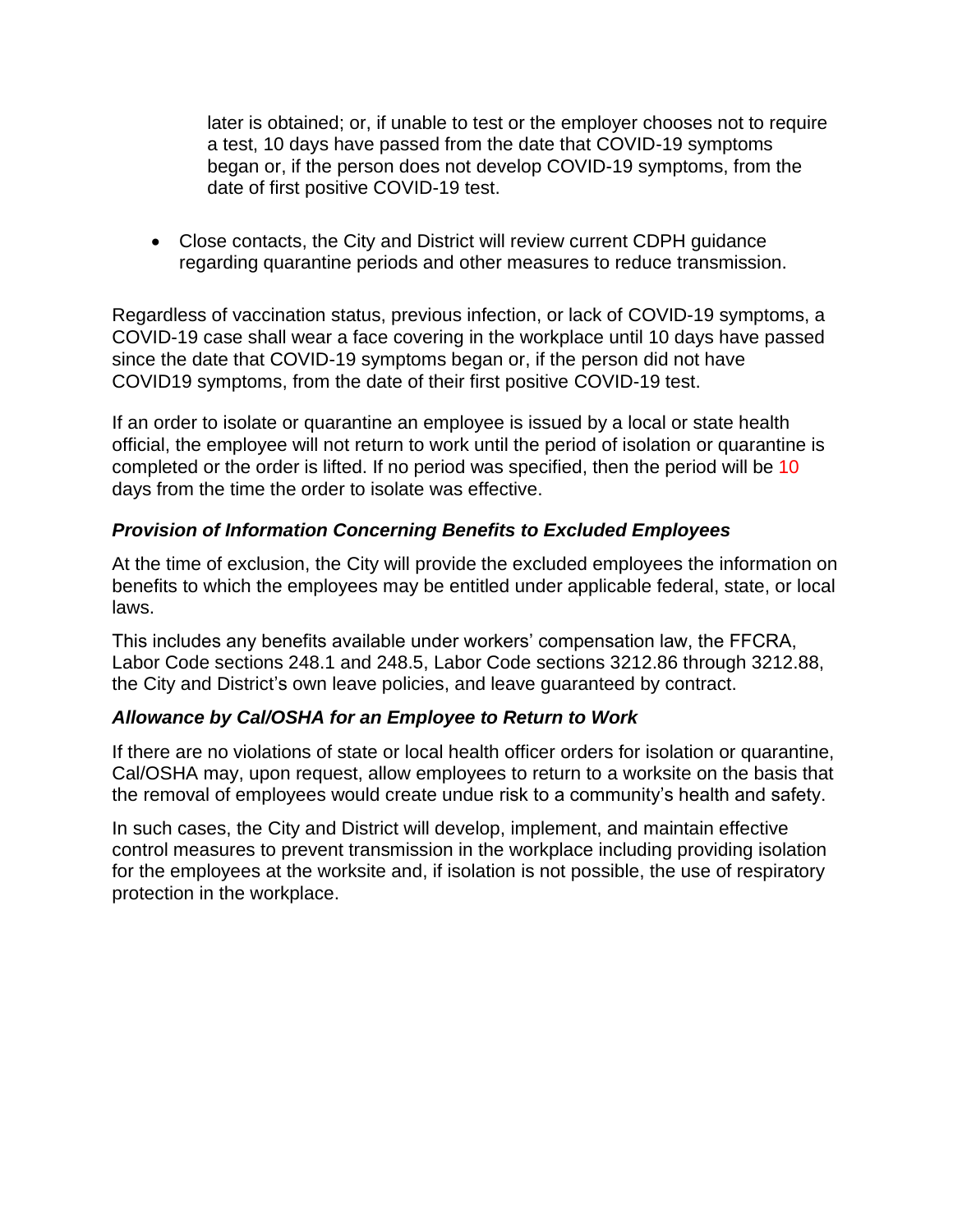# **MULTIPLE COVID-19 INFECTIONS AND COVID-19 OUTBREAKS**

If there are three or more COVID-19 cases within a 14-day period or a worksite is identified by the local health department as the location of an outbreak, this section of CPP will stay in effect until there are no new COVID-19 cases detected at that worksite for a 14-day period.

#### *COVID-19 testing*

We will make COVID-19 testing available at no cost to all employees within the exposed group except for employees who were not present during the period of an outbreak identified by a local health department or the relevant 14-day period, or for COVID-19 cases who did not develop symptoms after returning to work, no testing is required for 90 days after the initial onset of COVID-19 symptoms or, for COVID-19 cases who never developed symptoms, 90 days after the first positive test. COVID-19 testing will be provided at no cost to employees during employees' working hours.

COVID-19 testing consists of the following:

- Testing shall be made available to all employees in the exposed group and then again one week later. Negative COVID-19 test results of employees with COVID-19 exposure will not impact the duration of any quarantine period required by, or orders issued by, the local health department.
- After the first two COVID-19 tests, we will continue to make COVID-19 testing available once a week at no cost to all employees in the exposed group who remain at the workplace at least once per week, or more frequently if recommended by the local health department, until this section no longer applies, pursuant to more protective stringent state or local health department mandates or guidance. Any employees in the exposed group who are not wearing respirators required by this policy and used in compliance with section 5144 shall be separated from other persons by at least six feet, except where it can be demonstrated that six feet of separation is not feasible, and except for momentary exposure while persons are in movement. When it is not feasible to maintain a distance of at least six feet, individuals shall be as far apart as feasible.

All employees in the exposed group shall wear face coverings when indoors or when outdoors and less than six feet from another person.

Notice shall be given to employees in the exposed group of their right to request a respirator for voluntary use if they are not fully vaccinated.

An evaluation of the worksite will be completed to determine whether to implement physical distancing of at least six feet between persons or, where six feet of physical distancing is not feasible, the use of cleanable solid partitions of sufficient size to reduce COVID-19 transmission.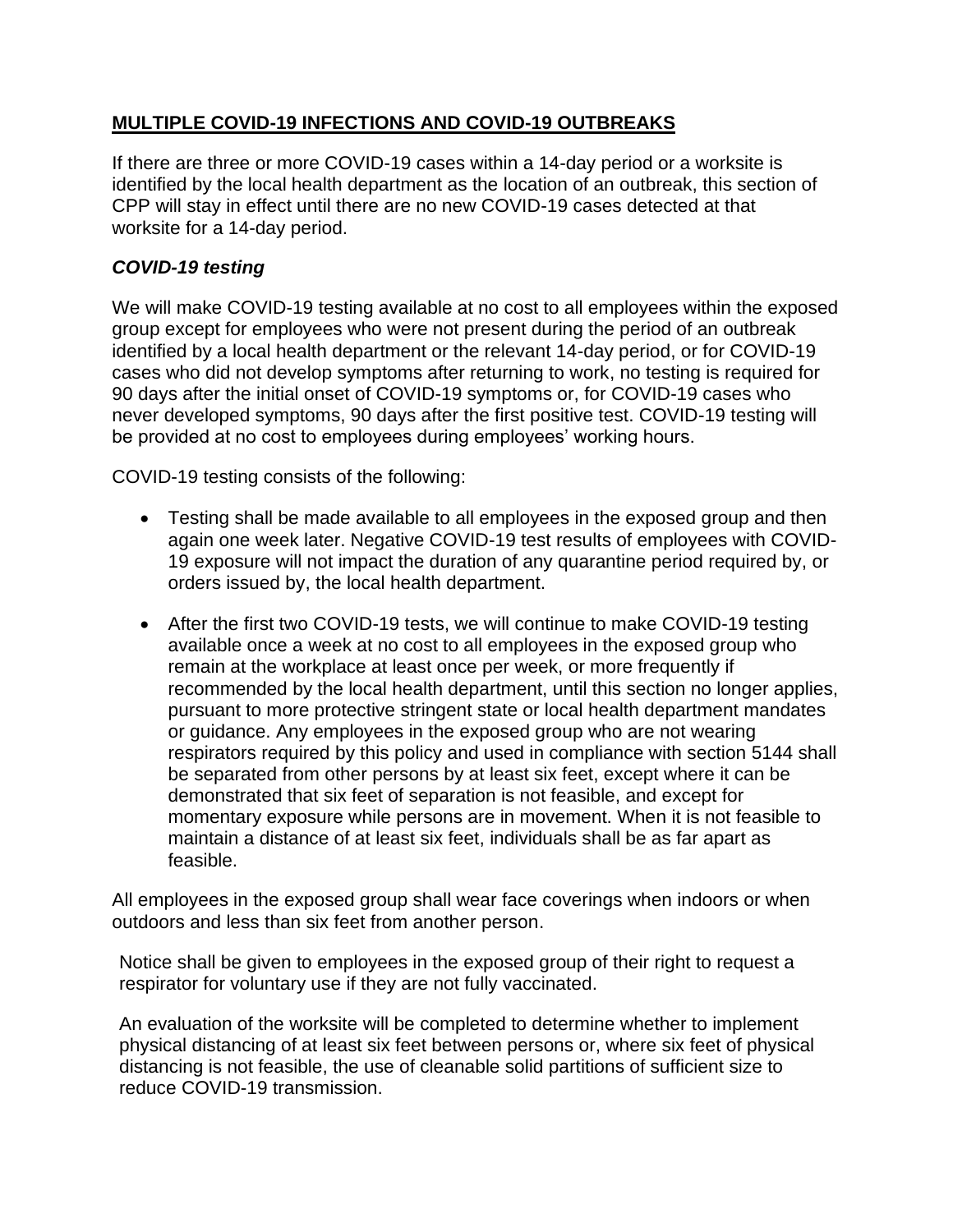# *Exclusion of COVID-19 cases*

The City and District will ensure COVID-19 cases and employees who had COVID-19 exposure are excluded from the worksite in accordance with our CPP **Exclusion of COVID-19 Cases** and **Return to Work Criteria** requirements, and local health officer orders if applicable.

# *COVID-19 investigation, review and hazard correction*

In addition to the CPP **Identification and Evaluation of COVID-19 Hazards** and **Correction of COVID-19 Hazards**, the City and District will immediately perform a review of potentially relevant COVID-19 policies, procedures, and controls and implement changes as needed to prevent further spread of COVID-19.

The investigation and review will be documented and include:

- Investigation of new or unabated COVID-19 hazards including:
	- Our leave policies and practices and whether employees are discouraged from remaining home when sick.
	- Our COVID-19 testing policies.
	- Insufficient outdoor air.
	- Insufficient air filtration.
	- Lack of physical distancing.
- Updating the review:
	- $\circ$  Every thirty days that the outbreak continues.
	- In response to new information or to new or previously unrecognized COVID-19 hazards.
	- When otherwise necessary.
- Implementing changes to reduce the transmission of COVID-19 based on the investigation and review. We will consider:
	- Moving indoor tasks outdoors or having them performed remotely.
	- Increasing outdoor air supply when work is done indoors.
	- Improving air filtration.
	- Increasing physical distancing as much as possible.
	- Respiratory protection.

In buildings or structures with mechanical ventilation, we will filter recirculated air with minimum efficiency reporting value (MERV) 13 or higher efficiency filters if compatible with the ventilation system. If MERV-13 or higher filters are not compatible with the ventilation system, we will use filters with the highest compatible filtering efficiency. We will also evaluate whether portable mounted high efficiency particulate air (HEPA) filtration units or other air cleaning systems would reduce the risk of transmission and, if so, will implement their use to the degree feasible.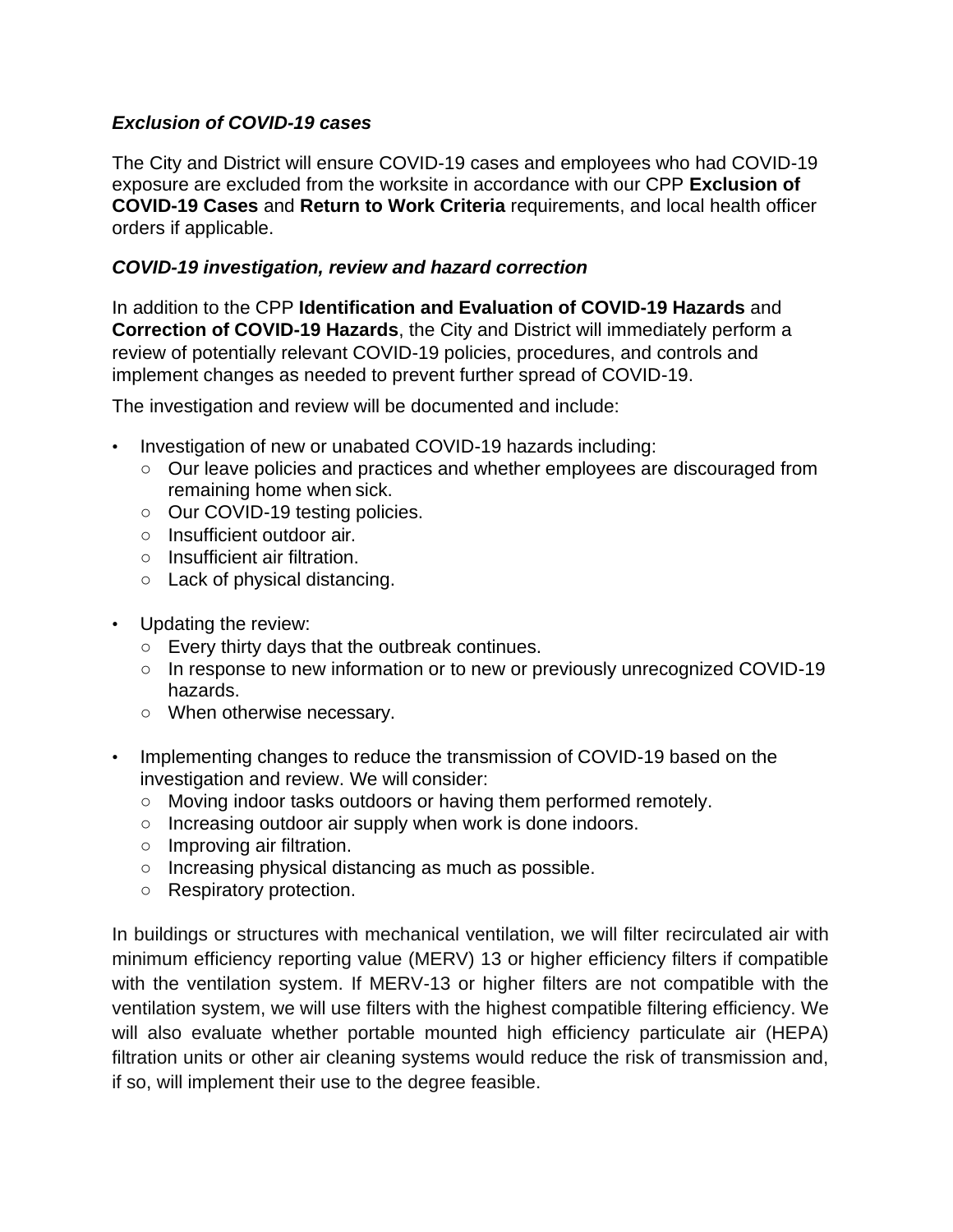# **MAJOR COVID-19 OUTBREAKS**

If there are 20 or more COVID-19 cases within a 30-day period, this section of CPP will stay in effect until there are no new COVID-19 cases detected at that worksite for a 14-day period.

# *COVID-19 testing*

In addition to outbreak testing requirements, testing will be required of all employees in the exposed group, regardless of vaccination status twice a week, or more frequently if recommended by the local health department. COVID-19 testing will be provided at no cost to employees during employees' working hours. Employees in the exposed group shall be tested or shall be excluded and follow the return to work requirements of subsection 3205(c)(10) starting from the date that the outbreak begins

The City will provide a respirator for voluntary use in compliance with subsection 5144 (c)(2) to employees in the exposed groups and will determine the need for a respiratory protection program or changes to an existing respiratory protection program under section 5144 to address COVID-19 hazards.

Any employees in the exposed group who are not wearing respirators required by this policy and used in compliance with section 5144 shall be separated from other persons by at least six feet, except where it can be demonstrated that six feet of separation is not feasible, and except momentary exposure while persons are in movement. Methods of physical distancing include: telework or other remote work arrangements; reducing the number of persons in an area at one time, including visitors; staggered arrival, departure, work, and break times; and adjusted work processes or procedures, such as reducing production speed, to allow greater distance between employees. When it is not feasible to maintain a distance of at least six feet, individuals shall be as far apart as feasible.

The City will evaluate whether to halt some or all operations at the workplace until COVID-19 hazards have been corrected.

#### *Exclusion of COVID-19 cases*

The City and District will ensure COVID-19 cases and employees with COVID-19 exposure are excluded from the worksite in accordance with our CPP **Exclusion of COVID-19 Cases** and **Return to Work Criteria,** and any relevant local health department orders.

#### *Investigation of workplace COVID-19 illnesses*

The City and District will comply with the requirements of the CPP I**nvestigating and Responding to COVID-19 Cases**.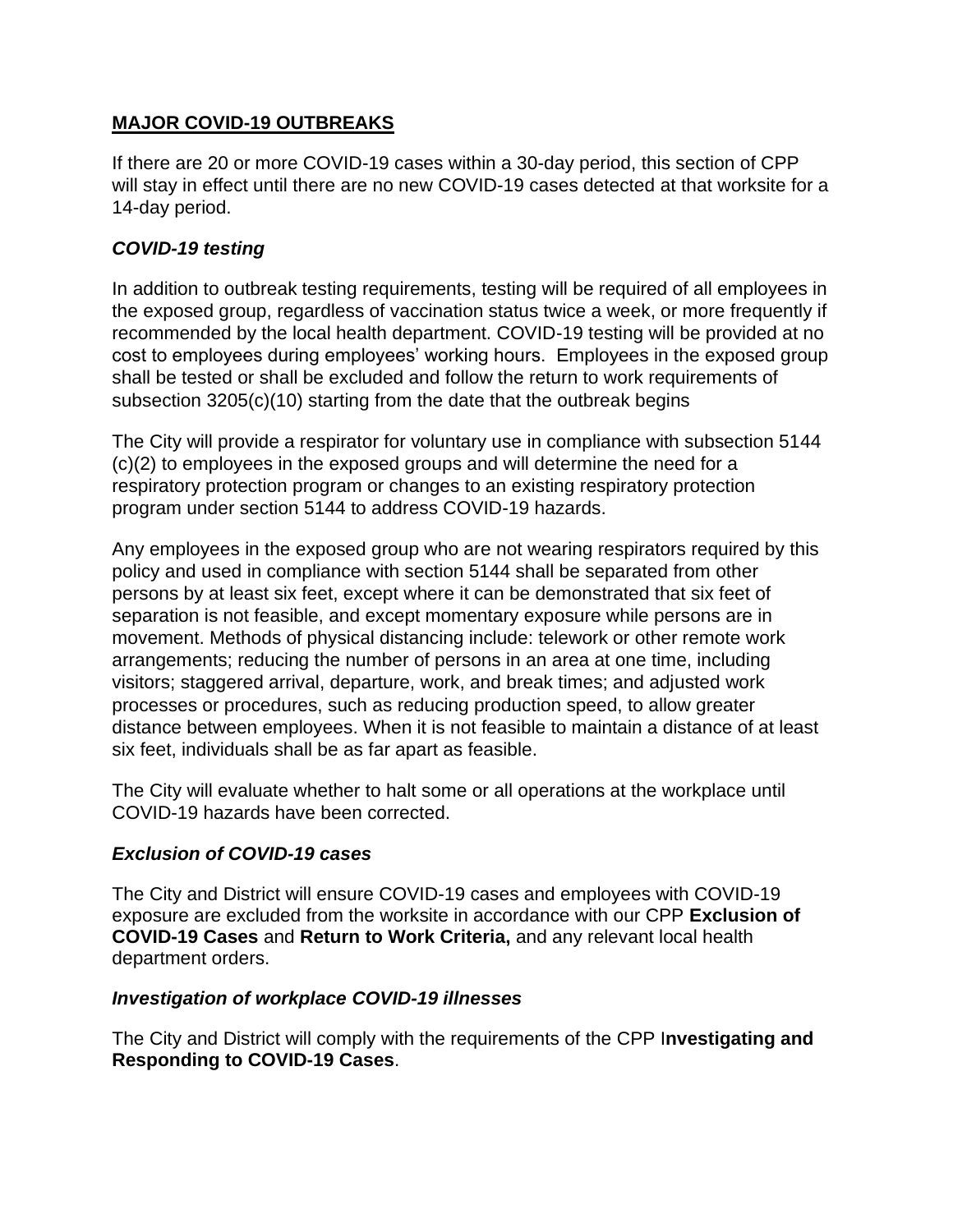# **Appendix A**

# **Current CDPH Quarantine Guidance as of 5/11/22**

For employees who had a close contact, employers must review CPDH guidance and implement quarantine and other measures to prevent COVID-19 transmission in the workplace. Please refer to table 2 and table 3 below for CDPH quarantine guidance after close contact. Where the tables refer to action to be taken on a specified day (e.g. "day 5" or "day 10"), day 1 is the first day following the onset of symptoms or, if no symptoms develop, the day following the first positive test.

#### **Table 1: Exclusion Requirements for Employees Who Test Positive for COVID-19**  $\frac{1}{2}$  Employees who test positive for COVID-19 must be

| Requirements apply<br>to all employees, regardless of<br>vaccination status, previous<br>infection, or lack of symptoms. | Employees who test positive for COVID-19 must be<br>excluded from the workplace for at least 5 days after<br>start of symptoms or after date of first positive test if<br>no symptoms.                                                 |
|--------------------------------------------------------------------------------------------------------------------------|----------------------------------------------------------------------------------------------------------------------------------------------------------------------------------------------------------------------------------------|
|                                                                                                                          | Isolation can end and employees may return to<br>the workplace after day 5 if symptoms are not<br>present or are resolving, and a diagnostic<br>specimen* collected on day 5 or later tests<br>negative.                               |
|                                                                                                                          | If an employee's test on day 5 (or later) is positive,<br>isolation can end and the employee may return to the<br>workplace after day 10 if they are fever-free for 24<br>hours without the use of fever reducing medications.         |
|                                                                                                                          | If an employee is unable or choosing not to test,<br>$\bullet$<br>isolation can end and the employee may return to the<br>workplace after day 10 if they are fever-free for 24<br>hours without the use of fever reducing medications. |
|                                                                                                                          | If an employee has a fever, isolation must continue,<br>and the employee may not return to work until 24<br>hours after the fever resolves without the use of fever<br>reducing medications.                                           |
|                                                                                                                          | If an employee's symptoms other than fever are not<br>resolving, they may not return to work until their<br>symptoms are resolving or until after day 10.                                                                              |
|                                                                                                                          | Employees must wear face coverings around others<br>for a total of 10 days.                                                                                                                                                            |
|                                                                                                                          | Antigen test preferred.                                                                                                                                                                                                                |